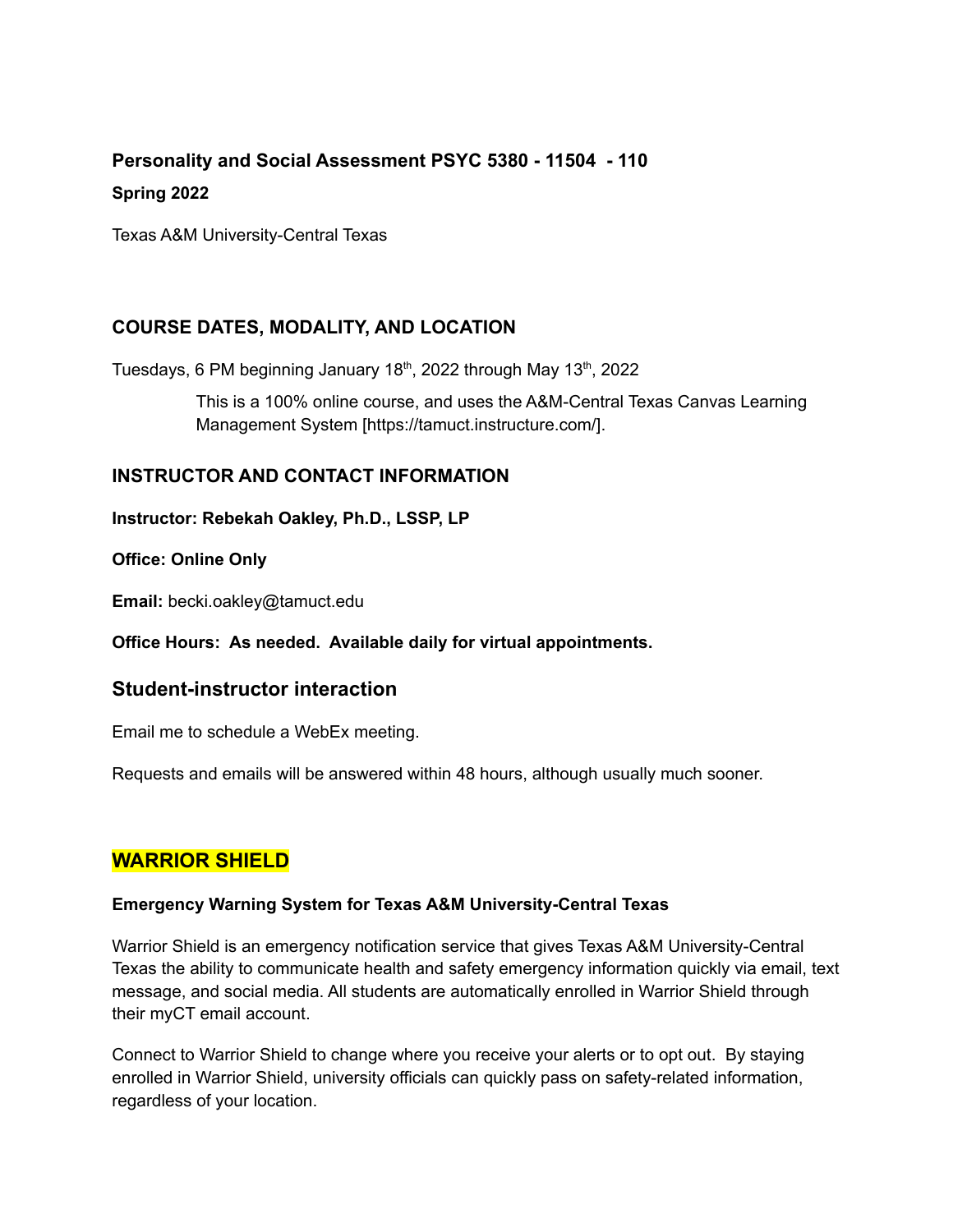### **COURSE INFORMATION**

## **Course Overview and description**

Graduate students will learn and apply the rules of ethical assessment and practical applications of assessment, use critical thinking effectively, demonstrate effective oral communication skills, demonstrate sensitivity to and appreciation of diversity. Students will demonstrate these computer skills: use basic software programs, search the Web, use proper etiquette and security safeguards when communicating through e-mail.

The instructional processes used in this course will include lecture, group discussion, group presentations and response. Class meetings will include lectures, discussion, demonstrations, and other in-class exercises and activities. Lectures will include information covered in text as well as concepts and studies not discussed in the text. In-class exercises, demonstrations, and activities are included to help students understand and apply class material in innovative ways.

#### **Student Learning Outcomes**

Upon successful completion of this course students will:

- 1. Demonstrate competency in test-giving behaviors, observations, and interviewing.
- 2. Demonstrate sensitivity to and appreciation of diversity.
- 3. Investigate the psychometric properties of tests, including reliability and validity.
- 4. Understand the advantages and disadvantages of current assessment tools/methods.

5. Understand and incorporate social, ethical, and legal considerations in psychological testing.

6. Be familiar with procedures for scoring and interpreting personality inventories.

7. Develop a basic framework for integrating multiple information sources for conducting an assessment,interpreting data and presenting data in report form that is usable to classroom teachers, service providers and/or parents.

8. Articulate and demonstrate the ability to accurately assess students from diverse backgrounds though consultation with other professionals and/or use of data collection systems using formal, informal, and standardized data.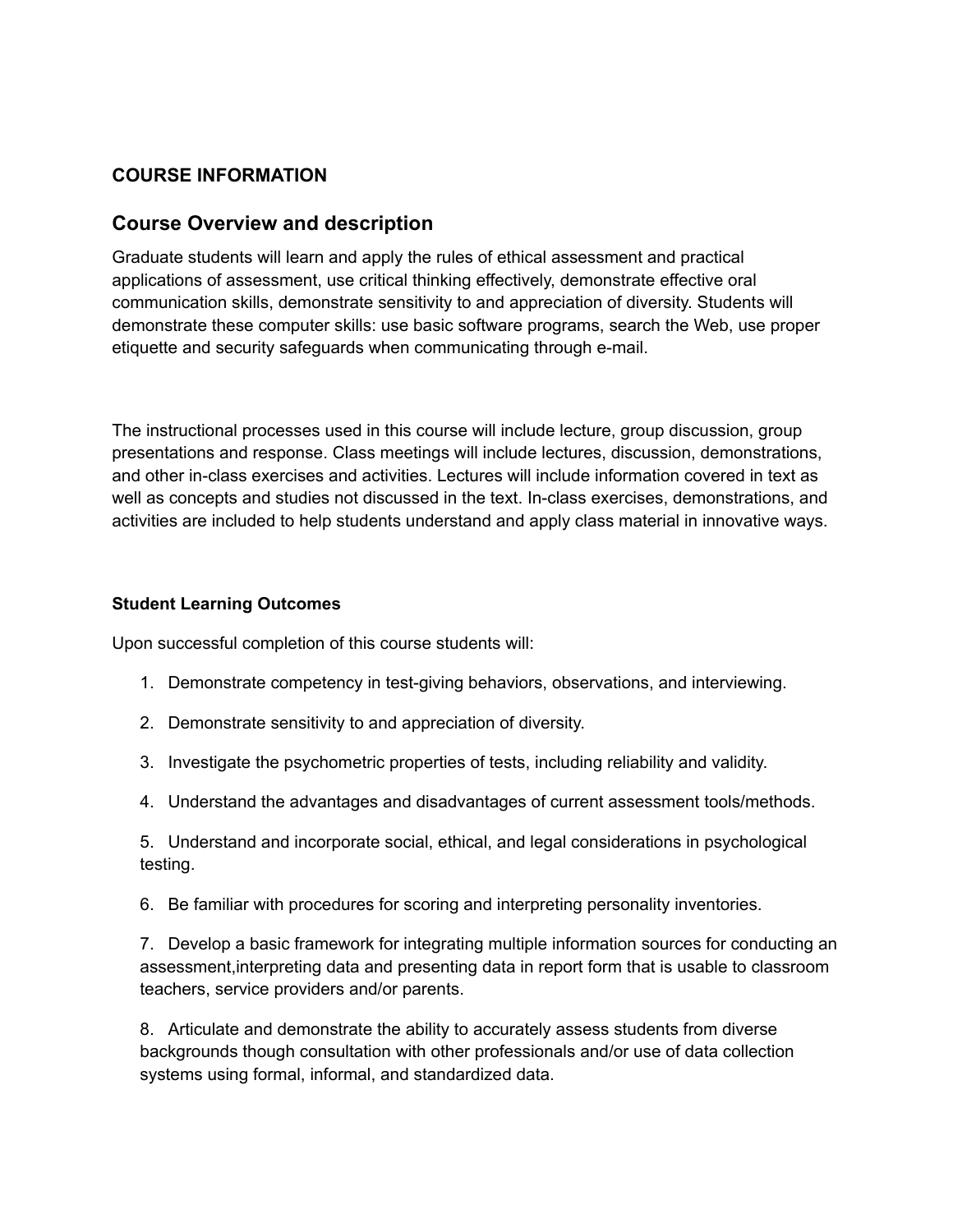9. Demonstrate computer skills; use basic software programs, search the Web, use proper etiquette and security safeguards when communicating through e-mail.

10. Demonstrate effective interpersonal communication skills and exhibit the ability to collaborate effectively.

This course addresses NASP Standards for Graduate Preparation of School Psychologists 2.1, 2.2, 2.3 and 2.4.

2.1 Data-Based Decision Making and Accountability

School psychologists have knowledge of varied methods of assessment and data collection methods for identifying strengths and needs, developing effective services and programs, and measuring progress and outcomes.

As part of a systematic and comprehensive process of effective decision making and problem solving that permeates all aspects of service delivery, school psychologists demonstrate skills to use psychological and educational assessment, data collection strategies, and technology resources and apply results to design, implement, and evaluate response to services and programs

2.2 Consultation and Collaboration

School psychologists have knowledge of varied methods of consultation, collaboration, and communication applicable to individuals, families, groups, and systems and used to promote effective implementation of services.

As part of a systematic and comprehensive process of effective decision making and problem solving that permeates all aspects of service delivery, school psychologists demonstrate skills to consult, collaborate, and communicate with others during design, implementation, and evaluation of services and programs.

2.3 Interventions and Instructional Support to Develop Academic Skills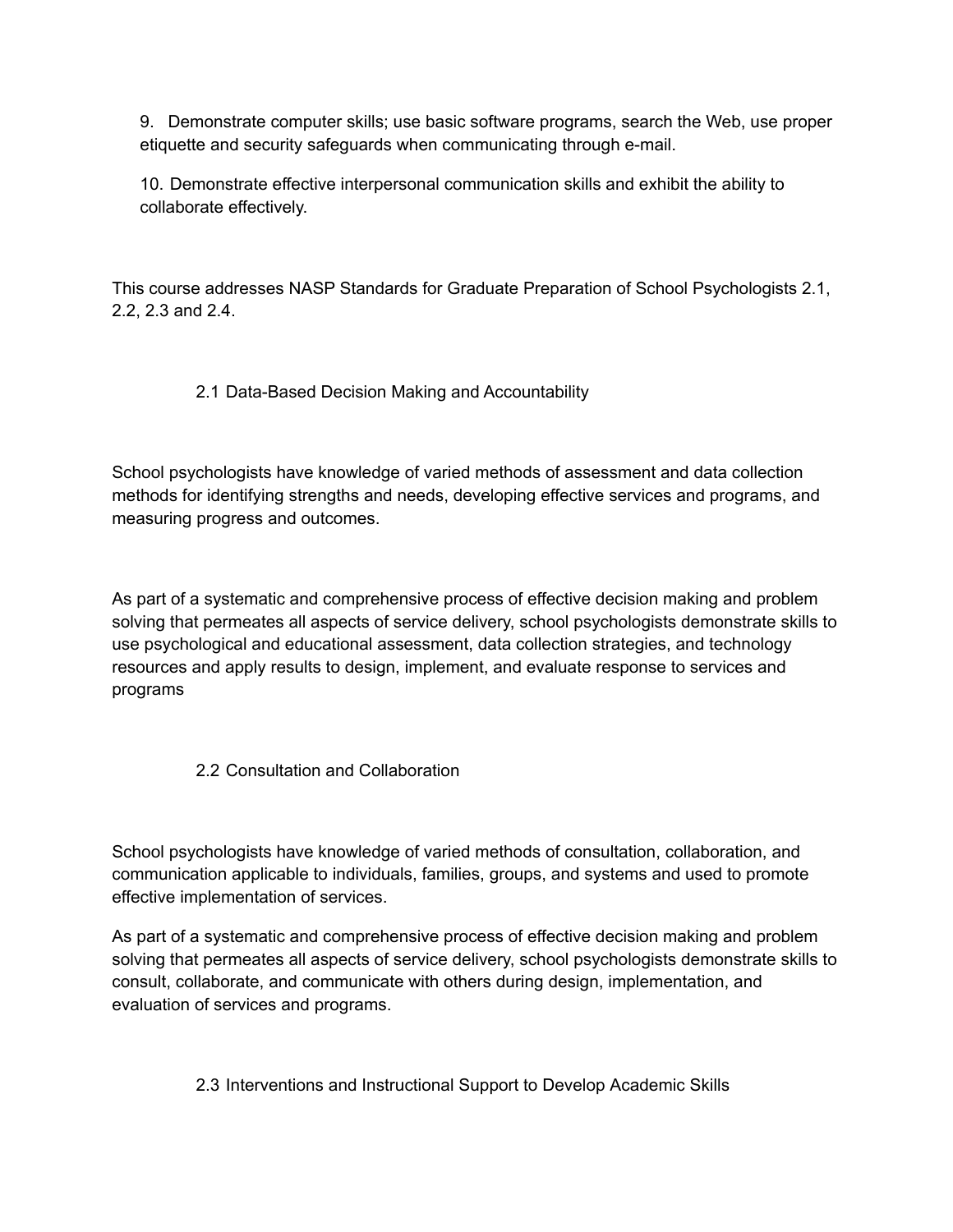School psychologists have knowledge of biological, cultural, and social influences on academic skills; human learning, cognitive, and developmental processes; and evidence-based curriculum and instructional strategies.

School psychologists, in collaboration with others, demonstrate skills to use assessment and data-collection methods and to implement and evaluate services that support cognitive and academic skills.

2.4 Interventions and Mental Health Services to Develop Social and Life Skills

School psychologists have knowledge of biological, cultural, developmental, and social influences on behavior and mental health; behavioral and emotional impacts on learning and life skills; and evidence-based strategies to promote social–emotional functioning and mental health.

School psychologists, in collaboration with others, demonstrate skills to use assessment and data-collection methods and to implement and evaluate services that support socialization, learning, and mental health.

2.6 Preventive and Responsive Services

School psychologists have knowledge of principles and research related to resilience and risk factors in learning and mental health, services in schools and communities to support multi-tiered prevention, and evidence-based strategies for effective crisis response.

School psychologists, in collaboration with others, demonstrate skills to promote services that enhance learning, mental health, safety, and physical well-being through protective and adaptive factors and to implement effective crisis preparation, response, and recovery.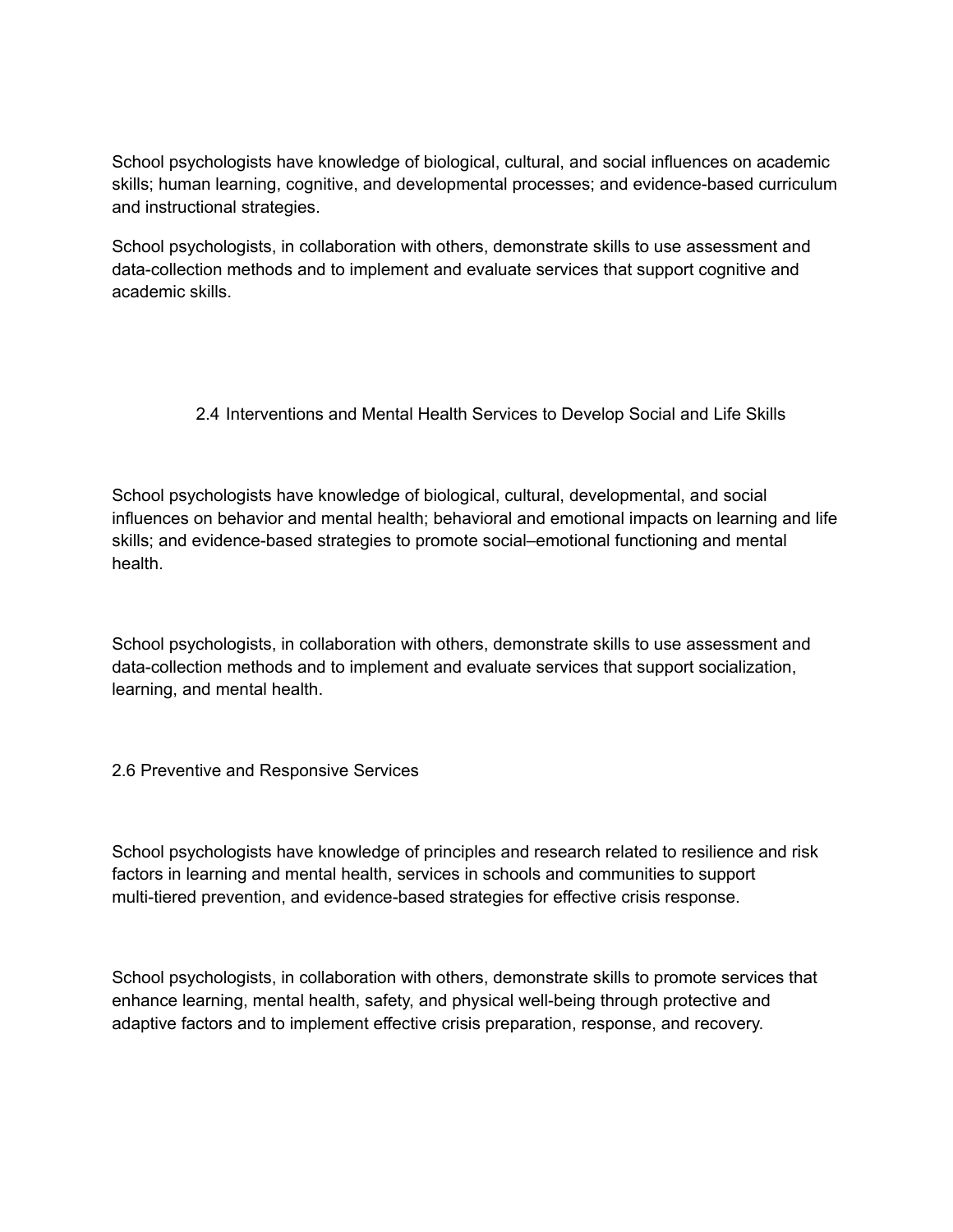Instruction and supervision in the assessment of emotional, motivational, interpersonal, and attitudinal characteristics of children and adults. Includes the administration, scoring, and interpretation of many widely used tests. Most tests are administered to children.

# **Required Reading and Textbook(s)**

Whitcomb, S.A. (2018). Behavioral, social, and emotional assessment of children and adolescents (5th ed). New York NY: Routledge.

Additional podcasts and articles as listed in the calendar and in the modules on Canvas. Access to be provided by link.

# **COURSE REQUIREMENTS**

Attendance and Collaborative Participation and Professionalism (100 points)

Students are expected to attend all class meetings on WebEx. Additionally, 10 lectures include specific participation questions based on readings or podcasts. You will be expected to answer the participation questions in order to receive participation points (approximately 10 points per participation lecture). See course calendar and the participation document for the specific participation questions.

Students demonstrate professionalism when they: (a) attend all classes on time, (b) remain in class/observation for the duration, (b) are prepared for class discussions, (c) attend to class discussion, (d) meet time lines, (e) are flexible to schedule changes, (f) respect the opinion and rights of others, (g) refrain from inappropriate conversations with others, talking on cell phones or texting, during lectures and class exercises; (h) work collaboratively with colleagues, (j) and engage in ethical practices as defined in the student code of conduct and class rules related to informed consent, confidentiality, and sharing of information.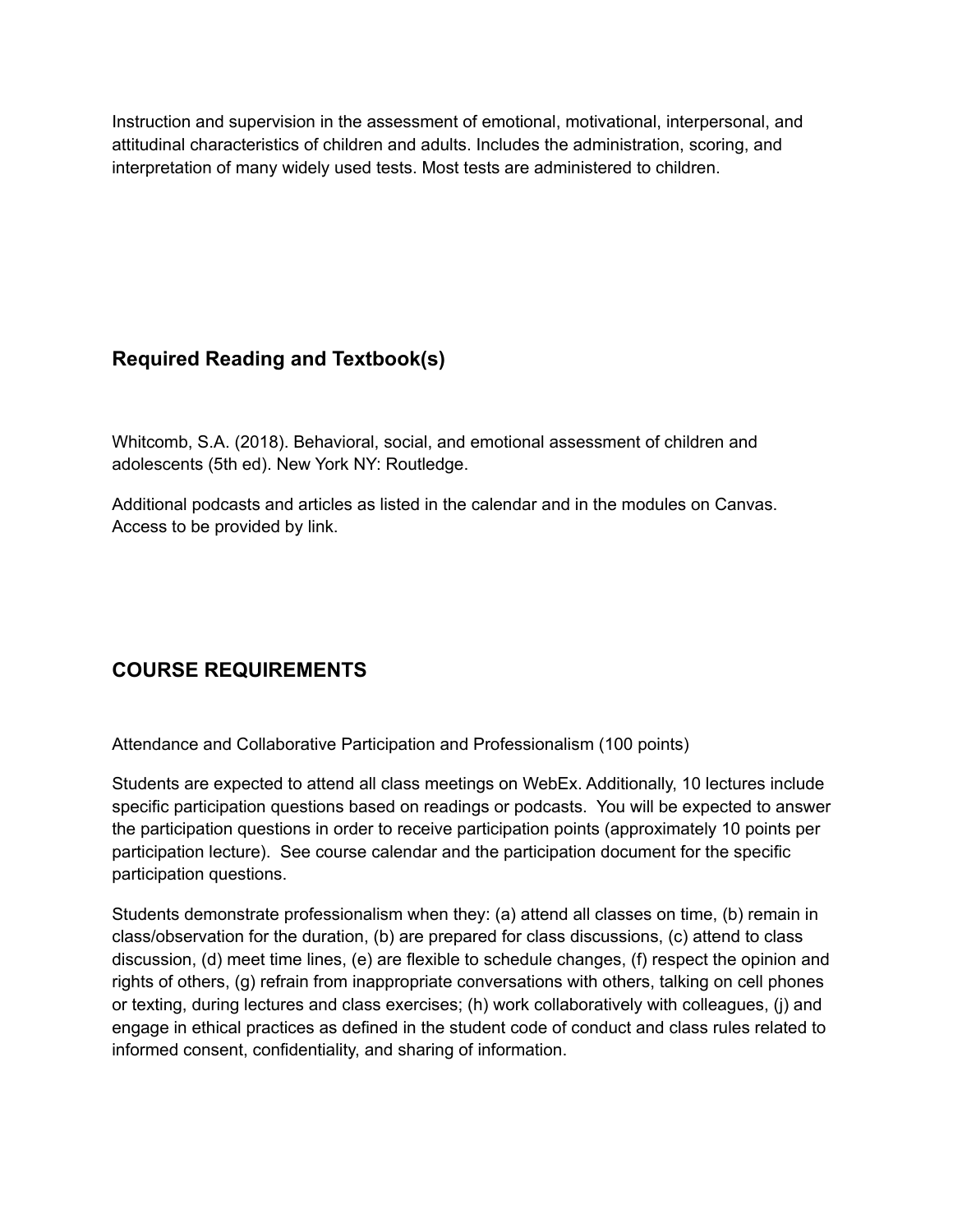#### **Assessments Required for Administration and Scoring:**

- 2- Two BASC-2 (3rd Edition): Parent Form Online scoring
- 2- Two BASC-2 (3rd Edition): Child Form Online Scoring
- 1- BASC-2 (3<sup>rd</sup> Edition): Self-Report Online Scoring
- 1- BASC Structured Developmental History (SDH)
- 1- ASRS: Autism Rating Scale Handscore
- 1- Beck Anxiety Inventory Handscore (ages 17 and up) Handscore
- 1- CARS-2: Child Autism Rating Scale Handscore
- 1- CDI-2: Children's Depression Inventory -2 Handscore
- 1- Connor's 3 Handscore
- 1- RCMAS-2: Revised Children's Manifest Anxiety Scale-2- Handscore
- 3- Three assessments of your choice from the above choices.

### **This is 15 assessments in all. Each assessment is worth 20 points for a total of 300 points.**

Associated Student Learning Outcomes:

1. Be familiar with procedures for scoring and interpreting

personality inventories 2. Demonstrate sensitivity to and

appreciation of diversity

**Participants: For this course, you will need to find your own participants. The participants' parents or guardians will need to complete a consent form. A model will be provided on Canvas. You will need to submit a scanned-in copy of the consent form, the assessment protocol and any scoring information into the appropriate spot on canvas. You can use a scanning app such as CamScanner.**

**Students are responsible for finding participants to test to fulfill requirements for this course. It is strongly advised that you do not test your own children or family members but instead test the children of friends. If this is not possible then you are permitted to**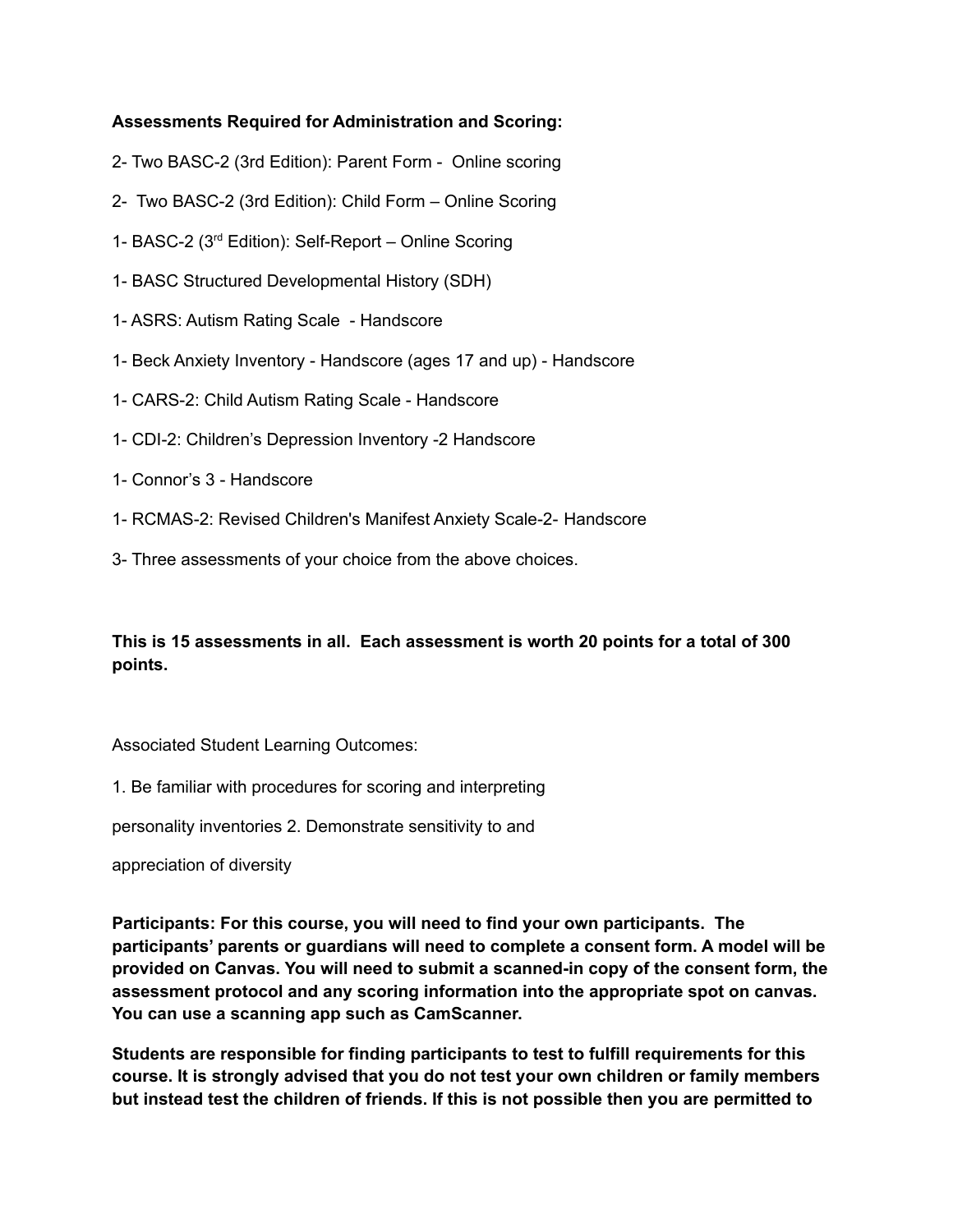**test your own children or family members. However, I caution you to choose wisely because in your professional role you and I are mandated reporters of any issues pertaining to child maltreatment. Thus, if necessary, you may be asked to make a report against a family member in an instance of child maltreatment.**

**You are NOT to disclose any results from the testing to the examinee, school, or parent because you are just learning how to administer the tests and the results may NOT be accurate or reliable and should NOT be disclosed. In addition, you are to make NO recommendations for psychological services to the examinee, school, or parent (but you will make recommendations in your psychological report).**

**Please observe all safety protocols for Covid-19. As most of these are rating forms, you will not need to be in direct contact with the participant (the child or the parents depending on the form) with the exception of giving instructions. The recorded interview can be done over zoom or a similar platform.**

#### **Interview Video (100 points)**

You will practice your clinical interviewing skills with a colleague/friend of your choosing regarding their child (the "client.") You will record this interview on video in a format that is accessible to your instructor. The interview should last between 20 and 60 minutes. You will be evaluated on the thoroughness of your questions, the appropriateness of your demeanor during the interview, and your ability to tailor the interview to the needs of the "client." This will need to be shared with the instructor using a secure platform. Failure to protect the privacy and confidentiality of the participant will lead to a failing grade. Due to Covid, this can be done over zoom or a similar platform.

Associated Student Learning Outcomes:

1. Demonstrate competency in test-giving behaviors, observations, and interviewing.

#### **Assessment Reports (200 pts)**

Students will write two assessment reports without intellectual and achievement data.

Report Format - Sample reports will be provided

- 1. Date of administration (actual date(s) of administration of tests.)
- 2. Demographic information (age, gender, grade [do not include date of birth).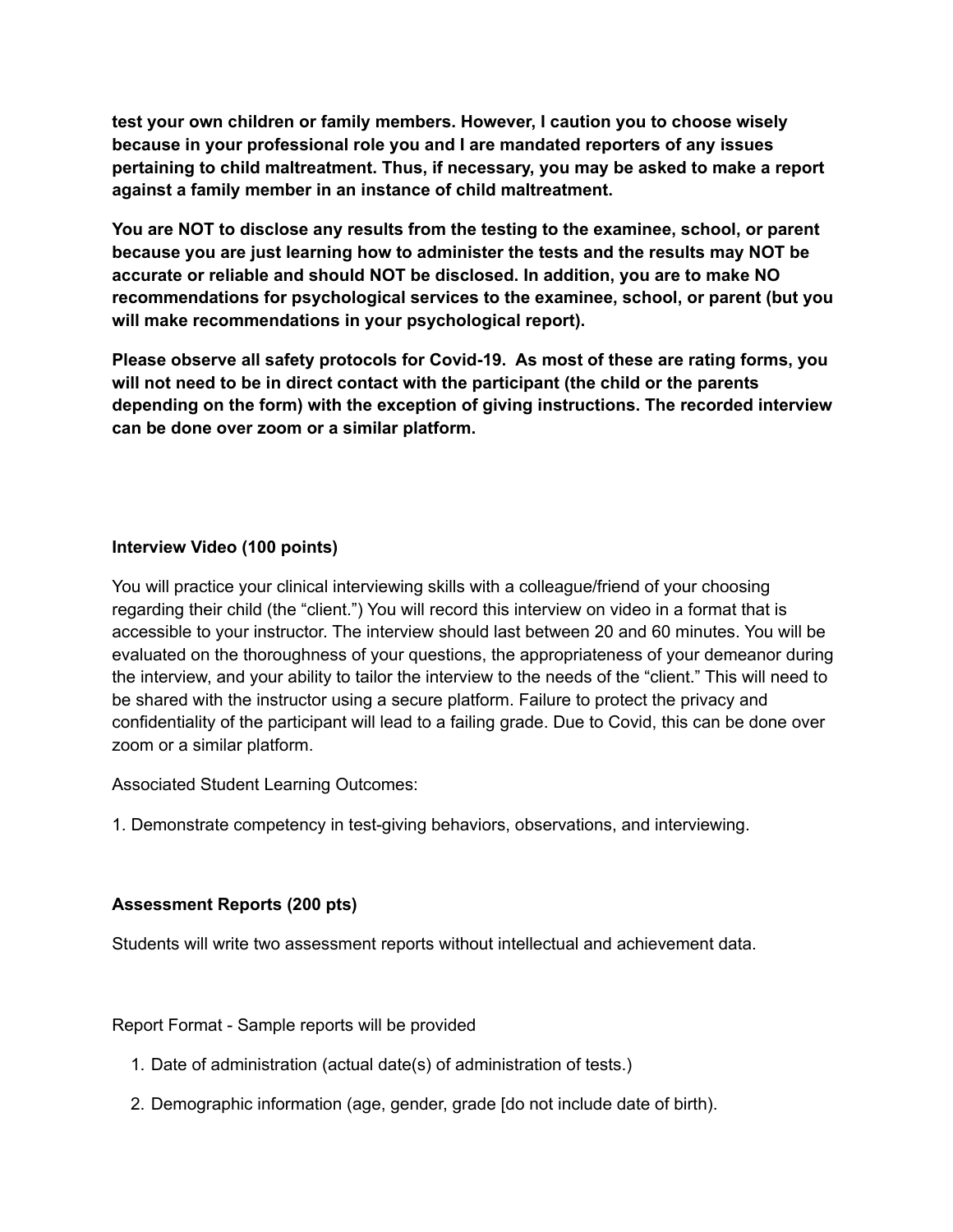- 3. Background Information (including sociological and language acquisition.)
- 4. Developmental and health history.
- 5. Sources of Information (include tests administered)
- 6. Behavior during testing.
- 7. Results of testing.
- 8. Summary and Impressions.
	- i. Summary of data
	- ii. Impressions (include implications for

learning/educational setting.)

9. Recommendations and empirical intervention strategies.

Associated Student Learning Outcomes:

- 1. Become familiar with procedures for scoring and interpreting personality inventories.
- 2. Develop a basic framework for integrating multiple information sources when conducting an assessment and writing a report.

#### **Midterm (100 Points) and Final Exam (100 points)**

The Midterm and Final Exam are posted on the Canvas course. Complete and submit by the due date.

#### **Quizzes on Readings (5 at 20 points each for 100 points total)**

Throughout the semester, you will be assigned 5 quizzes on the class readings or assigned podcast/video from the week the quiz is due. These will be provided one week before they are due so that you can complete them while doing the week's work.

Associated Student Learning Outcomes:

1. Investigate the psychometric properties of tests, including reliability and validity.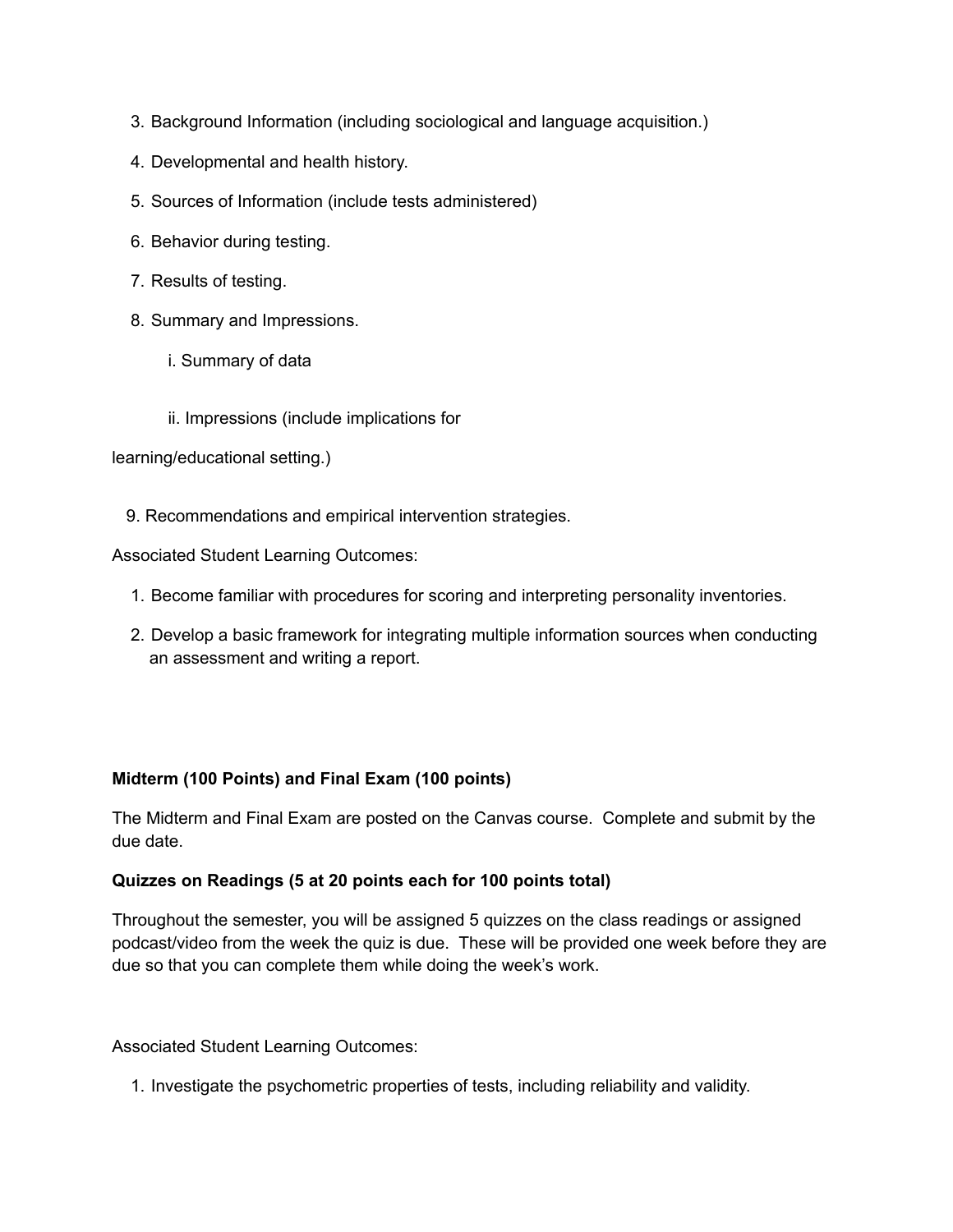- 2. Develop a basic framework for integrating multiple information sources when conducting an assessment and writing a report.
- 3. Understand the advantages and disadvantages of current assessment tools/methods.
- 4. Understand and incorporate social, ethical, and legal considerations in psychological testing.
- 5. Demonstrate computer skills: use basic software programs, search the Web, use proper etiquette and security safeguards when communicating through e-mail.

#### **Grading Criteria Rubric and Conversion**

Participation: 100

Assessments administered and scored: 300 points (15 assessments at 20 points each)

Recorded Interview: 100 points

Assessment Reports (2): 200 points

Quizzes on reading (5): 100 (20 points each)

Midterm: 100 points

Final: 100 Points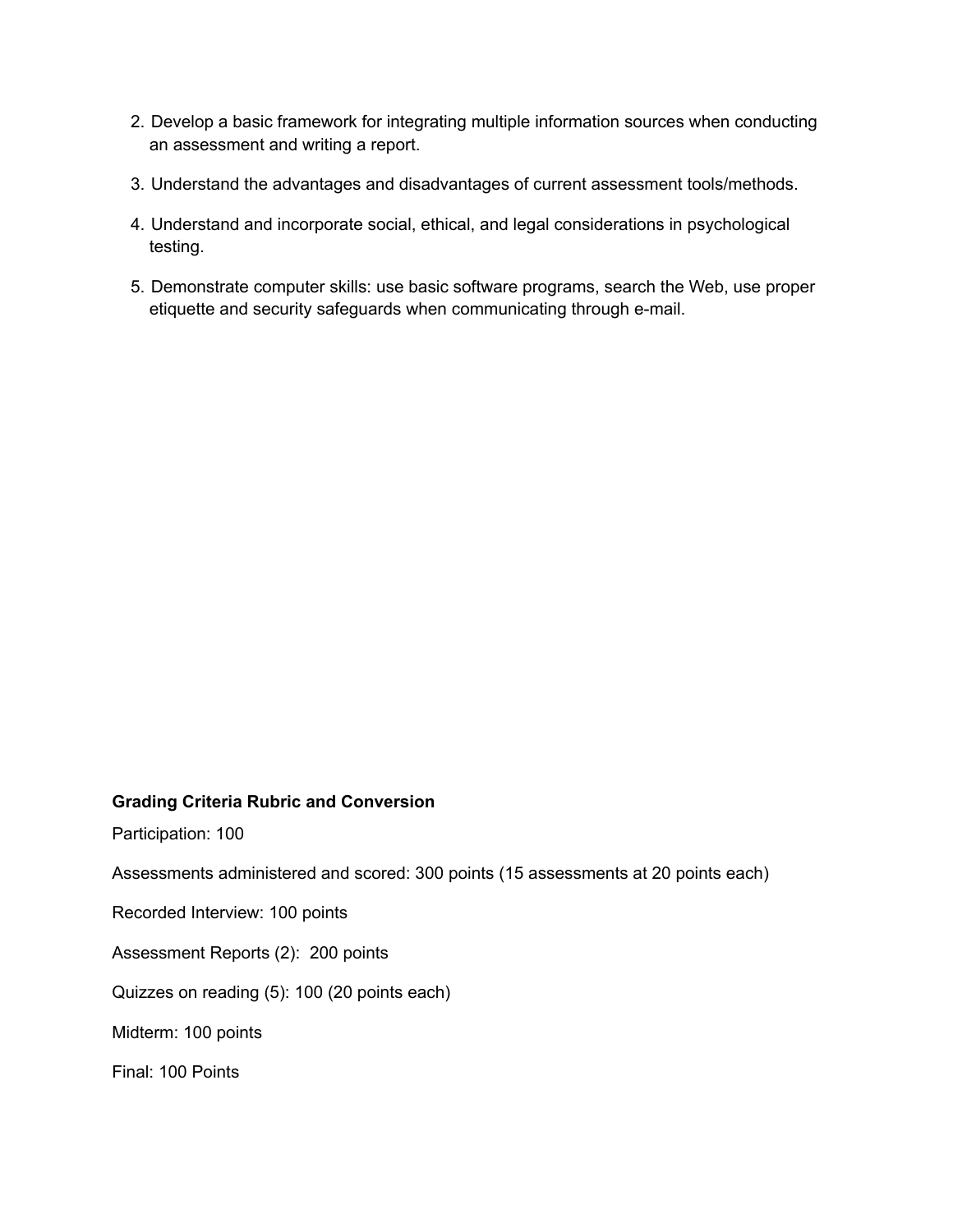#### **Final Grade:**

900-1000 pts. A

800-899 pts. B

700-799 pts. C

600-699 pts. D

Below 600 pts. F

#### **Posting of Grades**

Assignments and submissions will be graded within 1 week with grades being posted on Canvas.

#### **Grading Policies**

Due dates for the reports (2), recorded interview, and quizzes. The due dates for assessment protocols and scoring are recommended, but you will have until the end of the semester to turn these in without late penalty given that some assessments will need to be picked up from the university and exchanged.

## **COURSE OUTLINE AND CALENDAR**

Complete Course Calendar

Please see attached documents (Course Calendar).

#### **Important University Dates**

*https://www.tamuct.edu/registrar/academic-calendar.html*

## **TECHNOLOGY REQUIREMENTS AND SUPPORT**

#### **Technology Requirements**

This course will use the A&M-Central Texas Instructure Canvas learning management system. **We strongly recommend the latest versions of Chrome or Firefox browsers. Canvas no longer supports any version of Internet Explorer.**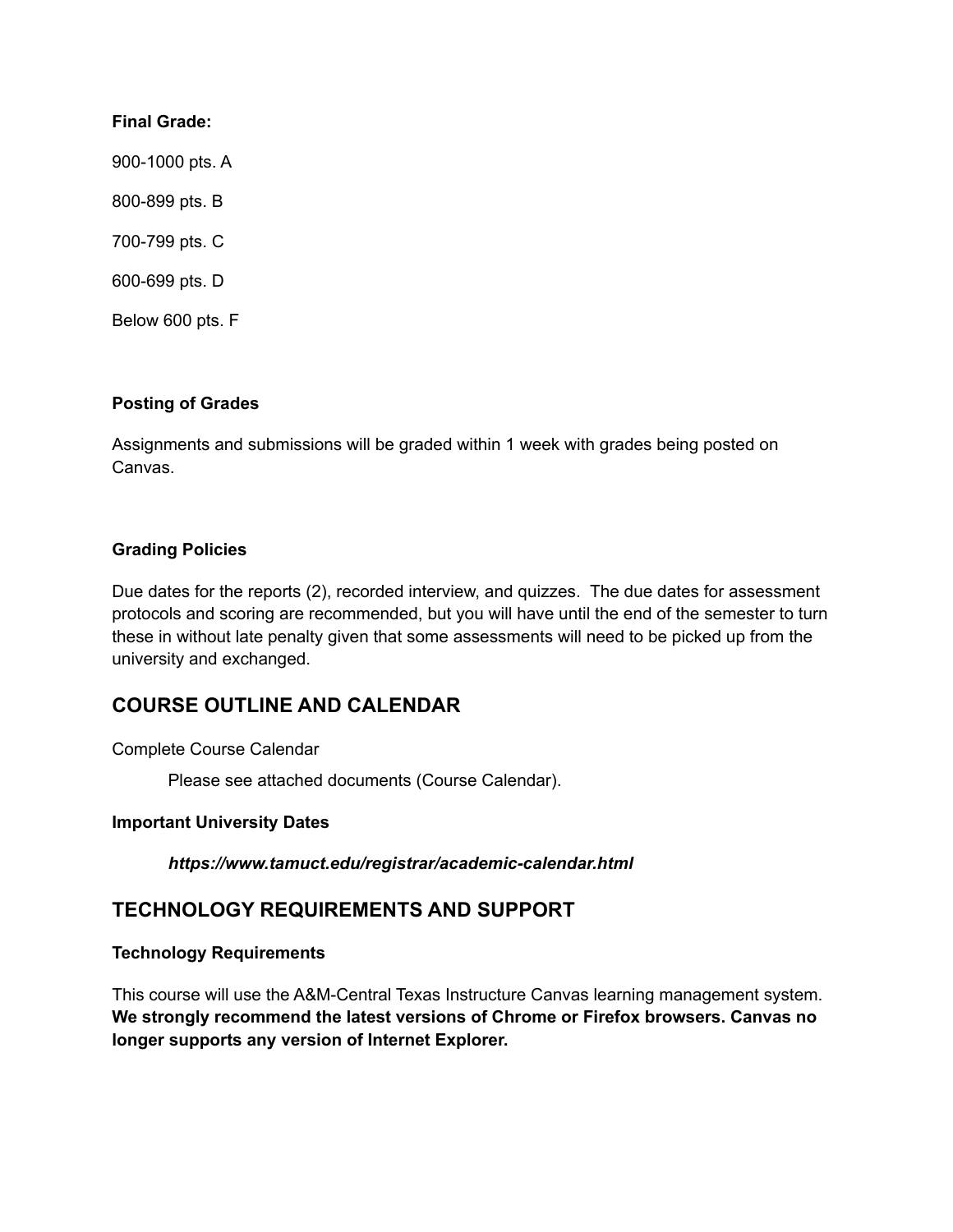Logon to A&M-Central Texas Canvas [https://tamuct.instructure.com/] or access Canvas through the TAMUCT Online link in myCT [https://tamuct.onecampus.com/]. You will log in through our Microsoft portal.

Username: Your MyCT email address. Password: Your MyCT password

#### **Canvas Support**

Use the Canvas Help link, located at the bottom of the left-hand menu, for issues with Canvas. You can select "Chat with Canvas Support," submit a support request through "Report a Problem," or call the Canvas support line: 1-844-757-0953.

For issues related to course content and requirements, contact your instructor.

#### **Online Proctored Testing**

A&M-Central Texas uses Proctorio for online identity verification and proctored testing. This service is provided at no direct cost to students. If the course requires identity verification or proctored testing, the technology requirements are: Any computer meeting the minimum computing requirements, plus web camera, speaker, and microphone (or headset). Proctorio also requires the Chrome web browser with their custom plug in.

## **Other Technology Support**

For log-in problems, students should contact Help Desk Central, 24 hours a day, 7 days a week

Email: helpdesk@tamu.edu

Phone: (254) 519-5466

Web [Chat:](http://hdc.tamu.edu/) [http://hdc.tamu.edu]

*Please let the support technician know you are an A&M-Central Texas student.*

## **UNIVERSITY RESOURCES, PROCEDURES, AND GUIDELINES**

## **Drop Policy**

If you discover that you need to drop this class, you must complete the Drop [Request](https://dynamicforms.ngwebsolutions.com/casAuthentication.ashx?InstID=eaed95b9-f2be-45f3-a37d-46928168bc10&targetUrl=https%3A%2F%2Fdynamicforms.ngwebsolutions.com%2FSubmit%2FForm%2FStart%2F53b8369e-0502-4f36-be43-f02a4202f612) Dynamic Form through Warrior Web.

[https://dynamicforms.ngwebsolutions.com/casAuthentication.ashx?InstID=eaed95b9-f2 be-45f3-a37d-46928168bc10&targetUrl=https%3A%2F%2Fdynamicforms.ngwebsolutio ns.com%2FSubmit%2FForm%2FStart%2F53b8369e-0502-4f36-be43-f02a4202f612].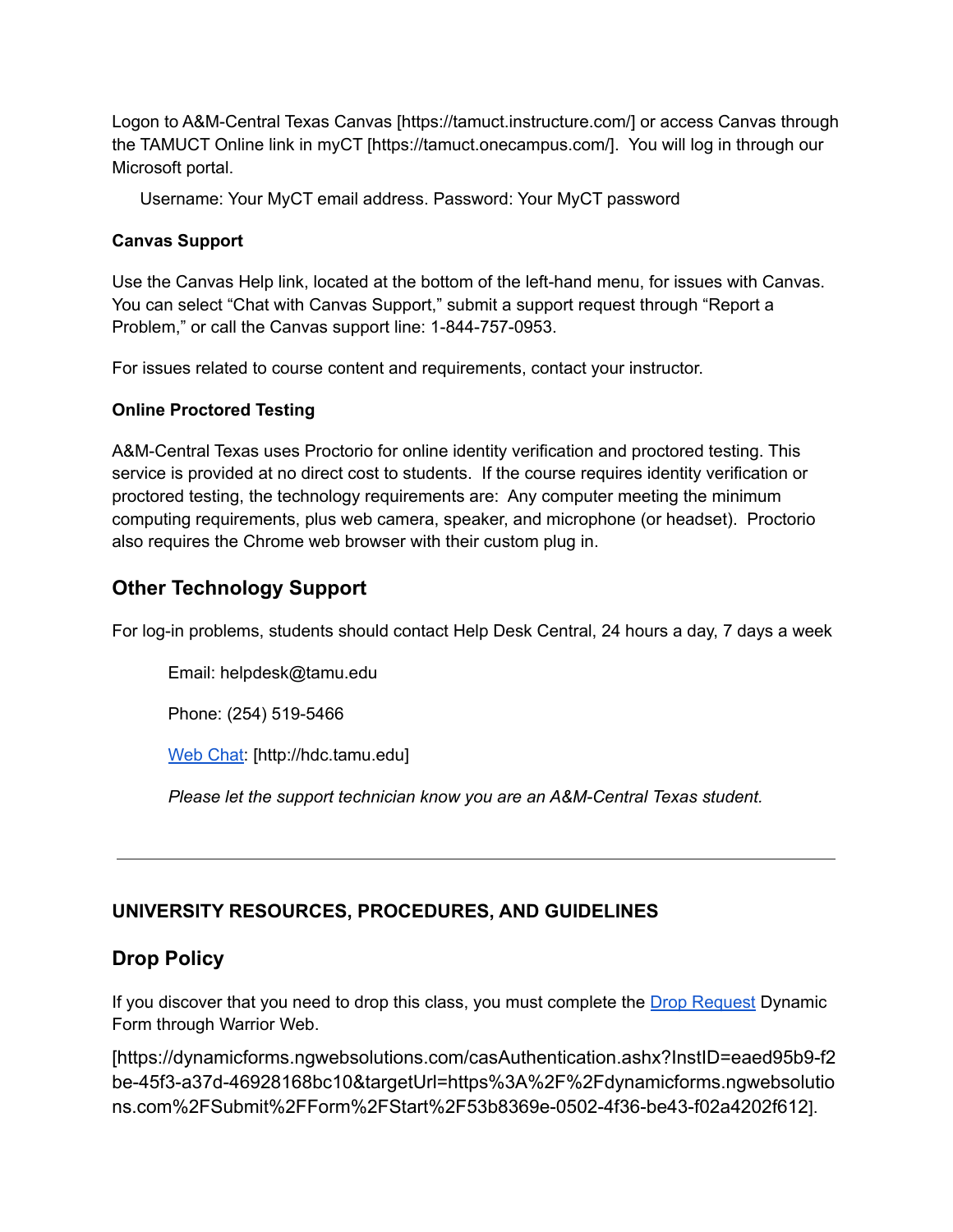Faculty cannot drop students; this is always the responsibility of the student. The Registrar's Office will provide a deadline on the Academic Calendar for which the form must be completed. Once you submit the completed form to the Registrar's Office, you must go into Warrior Web and confirm that you are no longer enrolled. If you still show as enrolled, FOLLOW-UP with the Registrar's Office immediately. You are to attend class until the procedure is complete to avoid penalty for absence. Should you miss the drop deadline or fail to follow the procedure, you will receive an F in the course, which may affect your financial aid and/or VA educational benefits.

# **Academic Integrity**

Texas A&M University-Central Texas values the integrity of the academic enterprise and strives for the highest standards of academic conduct. A&M-Central Texas expects its students, faculty, and staff to support the adherence to high standards of personal and scholarly conduct to preserve the honor and integrity of the creative community. Any deviation by students from this expectation may result in a failing grade for the assignment and potentially a failing grade for the course. All academic misconduct concerns will be referred to the Office of Student Conduct. When in doubt on collaboration, citation, or any issue, please contact your instructor before taking a course of action.

For more [information](https://nam04.safelinks.protection.outlook.com/?url=https%3A%2F%2Fwww.tamuct.edu%2Fstudent-affairs%2Fstudent-conduct.html&data=04%7C01%7Clisa.bunkowski%40tamuct.edu%7Ccfb6e486f24745f53e1a08d910055cb2%7C9eed4e3000f744849ff193ad8005acec%7C0%7C0%7C637558437485252160%7CUnknown%7CTWFpbGZsb3d8eyJWIjoiMC4wLjAwMDAiLCJQIjoiV2luMzIiLCJBTiI6Ik1haWwiLCJXVCI6Mn0%3D%7C1000&sdata=yjftDEVHvLX%2FhM%2FcFU0B99krV1RgEWR%2BJ%2BhvtoR6TYk%3D&reserved=0) regarding the Student Conduct process, [https://www.tamuct.edu/student-affairs/student-conduct.html].

If you know of potential honor violations by other students, you may [submit](https://nam04.safelinks.protection.outlook.com/?url=https%3A%2F%2Fcm.maxient.com%2Freportingform.php%3FTAMUCentralTexas%26layout_id%3D0&data=04%7C01%7Clisa.bunkowski%40tamuct.edu%7Ccfb6e486f24745f53e1a08d910055cb2%7C9eed4e3000f744849ff193ad8005acec%7C0%7C0%7C637558437485262157%7CUnknown%7CTWFpbGZsb3d8eyJWIjoiMC4wLjAwMDAiLCJQIjoiV2luMzIiLCJBTiI6Ik1haWwiLCJXVCI6Mn0%3D%7C1000&sdata=CXGkOa6uPDPX1IMZ87z3aZDq2n91xfHKu4MMS43Ejjk%3D&reserved=0) a report, [https://cm.maxient.com/reportingform.php?TAMUCentralTexas&layout\_id=0].

# **Academic Accommodations**

At Texas A&M University-Central Texas, we value an inclusive learning environment where every student has an equal chance to succeed and has the right to a barrier-free education. The Warrior Center for Student Success, Equity and Inclusion is responsible for ensuring that students with a disability receive equal access to the university's programs, services and activities. If you believe you have a disability requiring reasonable accommodations, please contact the Office of Access and Inclusion, WH-212; or call (254) 501-5836. Any information you provide is private and confidential and will be treated as such.

For more information, please visit our **Access & [Inclusion](https://tamuct.instructure.com/courses/717) Canvas page (log-in required)** [https://tamuct.instructure.com/courses/717]

Important information for Pregnant and/or Parenting Students

Texas A&M University-Central Texas supports students who are pregnant and/or parenting. In accordance with requirements of Title IX and related guidance from US Department of Education's Office of Civil Rights, the Dean of Student Affairs' Office can assist students who are pregnant and/or parenting in seeking accommodations related to pregnancy and/or parenting. Students should seek out assistance as early in the pregnancy as possible. For more information, please visit [Student](https://www.tamuct.edu/student-affairs/pregnant-and-parenting-students.html) Affairs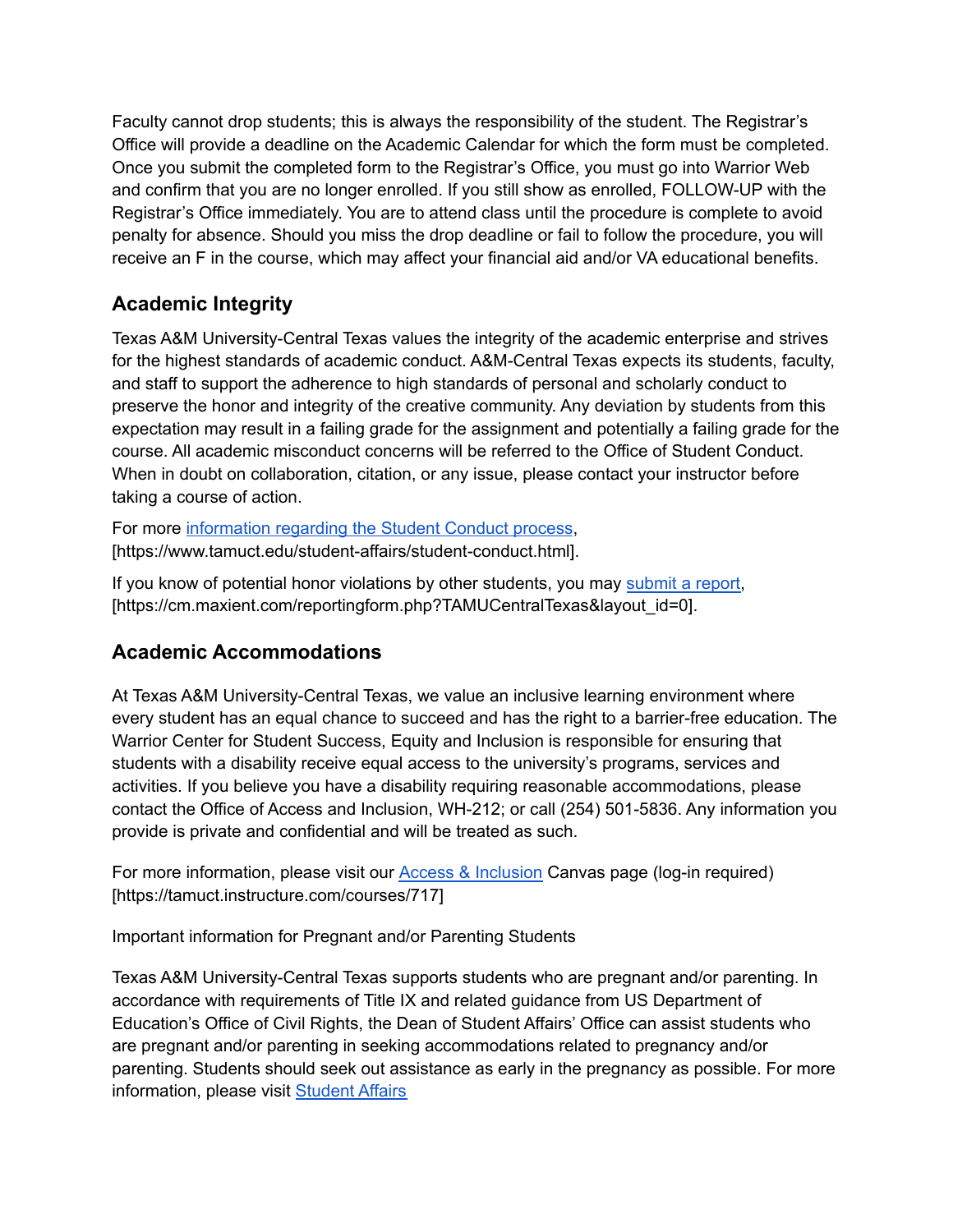[https://www.tamuct.edu/student-affairs/pregnant-and-parenting-students.html]. Students may also contact the institution's Title IX Coordinator. If you would like to read more about these [requirements](http://www2.ed.gov/about/offices/list/ocr/docs/pregnancy.pdf) and guidelines online, please visit the website [http://www2.ed.gov/about/offices/list/ocr/docs/pregnancy.pdf].

Title IX of the Education Amendments Act of 1972 prohibits discrimination on the basis of sex and gender–including pregnancy, parenting, and all related conditions. A&M-Central Texas is able to provide flexible and individualized reasonable accommodation to pregnant and parenting students. All pregnant and parenting students should contact the Associate Dean in the Division of Student Affairs at (254) 501-5909 to seek out assistance. Students may also contact the University's Title IX Coordinator.

# **Tutoring**

Tutoring is available to all A&M-Central Texas students, both virtually and in-person. Student success coaching is available online upon request.

If you have a question, are interested in becoming a tutor, or in need of success coaching contact the Warrior Center for Student Success, Equity and Inclusion at (254) 501-5836, visit the Warrior Center at 212 Warrior Hall, or by emailing WarriorCenter@tamuct.edu.

To schedule tutoring sessions and view tutor availability, please visit Tutor [Matching](https://nam04.safelinks.protection.outlook.com/?url=http%3A%2F%2Fwww.tutormatchingservices.com%2FTAMUCT&data=04%7C01%7Clisa.bunkowski%40tamuct.edu%7C886784139069461670c308d9aa01f55e%7C9eed4e3000f744849ff193ad8005acec%7C0%7C0%7C637727747643427346%7CUnknown%7CTWFpbGZsb3d8eyJWIjoiMC4wLjAwMDAiLCJQIjoiV2luMzIiLCJBTiI6Ik1haWwiLCJXVCI6Mn0%3D%7C3000&sdata=D%2F8HN2bUT1lLPfs5qSqKYlwh8a7pZVy7isM2gppluQE%3D&reserved=0) Services [https://tutormatchingservice.com/TAMUCT] or visit the Tutoring Center in 111 Warrior Hall.

Chat live with a remote tutor 24/7 for almost any subject from on your computer! Tutor.com is an online tutoring platform that enables A&M-Central Texas students to log in and receive online tutoring support at no additional cost. This tool provides tutoring in over 40 subject areas except writing support. Access Tutor.com through Canvas.

University Writing Center

University Writing Center: Located in Warrior Hall 416, the University Writing Center (UWC) at Texas A&M University–Central Texas (A&M–Central Texas) is a free service open to all A&M–Central Texas students. For the Spring 2022 semester, the hours of operation are from 10:00 a.m.-5:00 p.m. Monday thru Thursday in Warrior Hall 416 (with online tutoring available every hour as well) with satellite hours available online only Monday thru Thursday from 6:00-9:00 p.m. and Saturday 12:00-3:00 p.m.

Tutors are prepared to help writers of all levels and abilities at any stage of the writing process. While tutors will not write, edit, or grade papers, they will assist students in developing more effective composing practices. By providing a practice audience for students' ideas and writing, our tutors highlight the ways in which they read and interpret students' texts, offering guidance and support throughout the various stages of the writing process. In addition, students may work independently in the UWC by checking out a laptop that runs the Microsoft Office suite and connects to WIFI, or by consulting our resources on writing, including all of the relevant style guides. Whether you need help brainstorming ideas, organizing an essay, proofreading,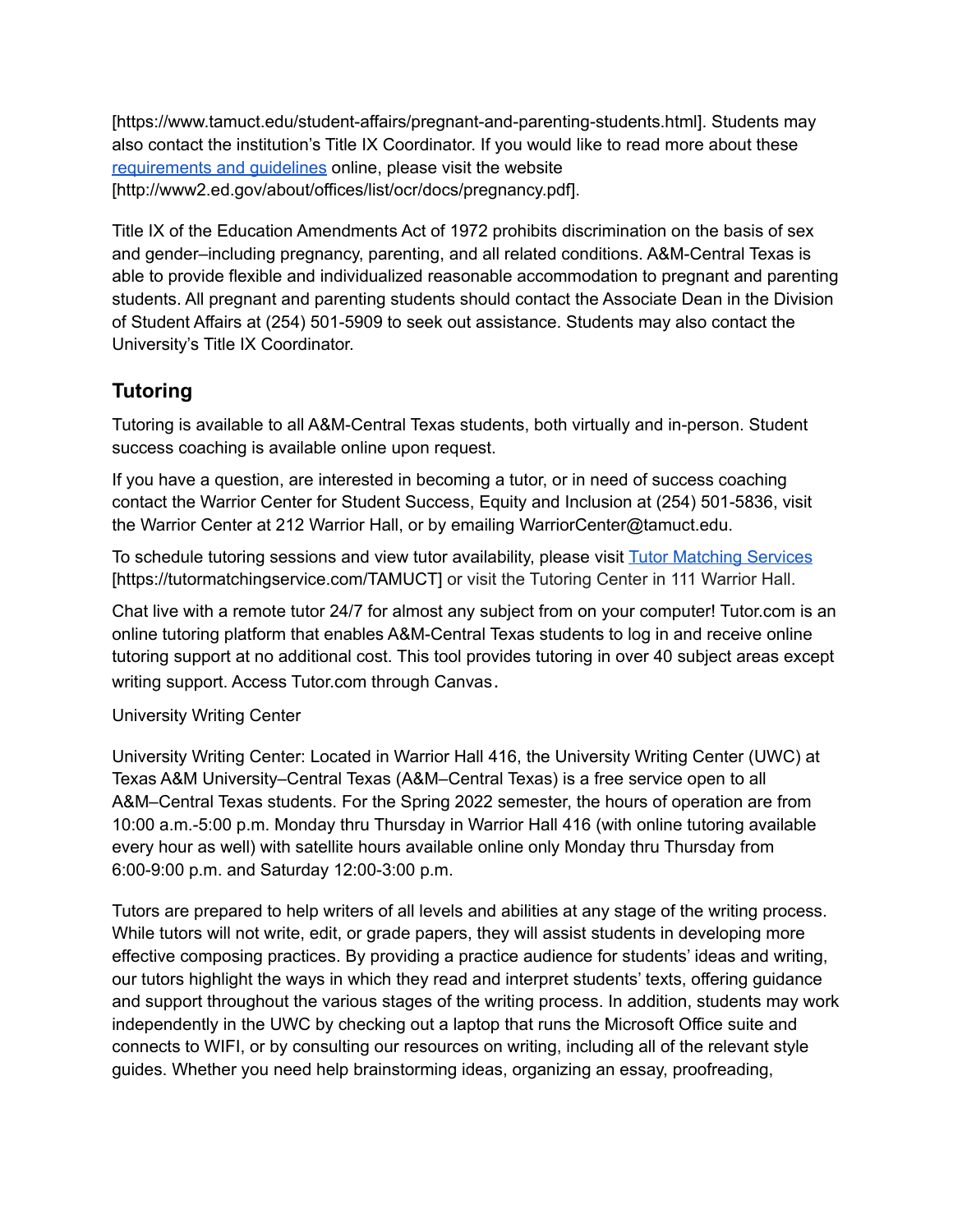understanding proper citation practices, or just want a quiet place to work, the UWC is here to help!

Students may arrange a one-to-one session with a trained and experienced writing tutor by making an appointment via [WCOnline](https://tamuct.mywconline.com/) [https://tamuct.mywconline.com/]. In addition, you can email Dr. Bruce Bowles Jr. at bruce.bowles@tamuct.edu if you have any questions about the UWC, need any assistance with scheduling, or would like to schedule a recurring appointment with your favorite tutor by making an appointment via [WCOnline](https://tamuct.mywconline.com/)

[https://tamuct.mywconline.com/]. In addition, you can email Dr. Bruce Bowles Jr. at bruce.bowles@tamuct.edu if you have any questions about the UWC, need any assistance with scheduling, or would like to schedule a recurring appointment with your favorite tutor.

# **University Library**

The University Library provides many services in support of research across campus and at a distance. We offer over 200 electronic databases containing approximately 400,000 eBooks and 82,000 journals, in addition to the 96,000 items in our print collection, which can be mailed to students who live more than 50 miles from campus. Research guides for each subject taught at A&M-Central Texas are available through our website to help students navigate these resources. On campus, the library offers technology including cameras, laptops, microphones, webcams, and digital sound recorders.

Research assistance from a librarian is also available 24 hours a day through our online chat service, and at the reference desk when the library is open. Research sessions can be scheduled for more comprehensive assistance, and may take place virtually through WebEx, Microsoft Teams or in-person at the library. Schedule an [appointment](https://nam04.safelinks.protection.outlook.com/?url=https%3A%2F%2Ftamuct.libcal.com%2Fappointments%2F%3Fg%3D6956&data=04%7C01%7Clisa.bunkowski%40tamuct.edu%7Cde2c07d9f5804f09518008d9ab7ba6ff%7C9eed4e3000f744849ff193ad8005acec%7C0%7C0%7C637729369835011558%7CUnknown%7CTWFpbGZsb3d8eyJWIjoiMC4wLjAwMDAiLCJQIjoiV2luMzIiLCJBTiI6Ik1haWwiLCJXVCI6Mn0%3D%7C3000&sdata=KhtjgRSAw9aq%2FoBsB6wyu8b7PSuGN5EGPypzr3Ty2No%3D&reserved=0) here [https://tamuct.libcal.com/appointments/?g=6956]. Assistance may cover many topics, including how to find articles in peer-reviewed journals, how to cite resources, and how to piece together research for written assignments.

Our 27,000-square-foot facility on the A&M-Central Texas main campus includes student lounges, private study rooms, group work spaces, computer labs, family areas suitable for all ages, and many other features. Services such as interlibrary loan, TexShare, binding, and laminating are available. The library frequently offers workshops, tours, readings, and other events. For more information, please visit our Library [website](https://nam04.safelinks.protection.outlook.com/?url=https%3A%2F%2Ftamuct.libguides.com%2Findex&data=04%7C01%7Clisa.bunkowski%40tamuct.edu%7C7d8489e8839a4915335f08d916f067f2%7C9eed4e3000f744849ff193ad8005acec%7C0%7C0%7C637566044056484222%7CUnknown%7CTWFpbGZsb3d8eyJWIjoiMC4wLjAwMDAiLCJQIjoiV2luMzIiLCJBTiI6Ik1haWwiLCJXVCI6Mn0%3D%7C1000&sdata=2R755V6rcIyedGrd4Os5rkgn1PvhHKU3kUV1vBKiHFo%3D&reserved=0) [http://tamuct.libguides.com/index].

## **OPTIONAL POLICY STATEMENTS**

## **A Note about Sexual Violence at A&M-Central Texas**

Sexual violence is a serious safety, social justice, and public health issue. The university offers support for anyone struggling with these issues. University faculty are mandated reporters, so if